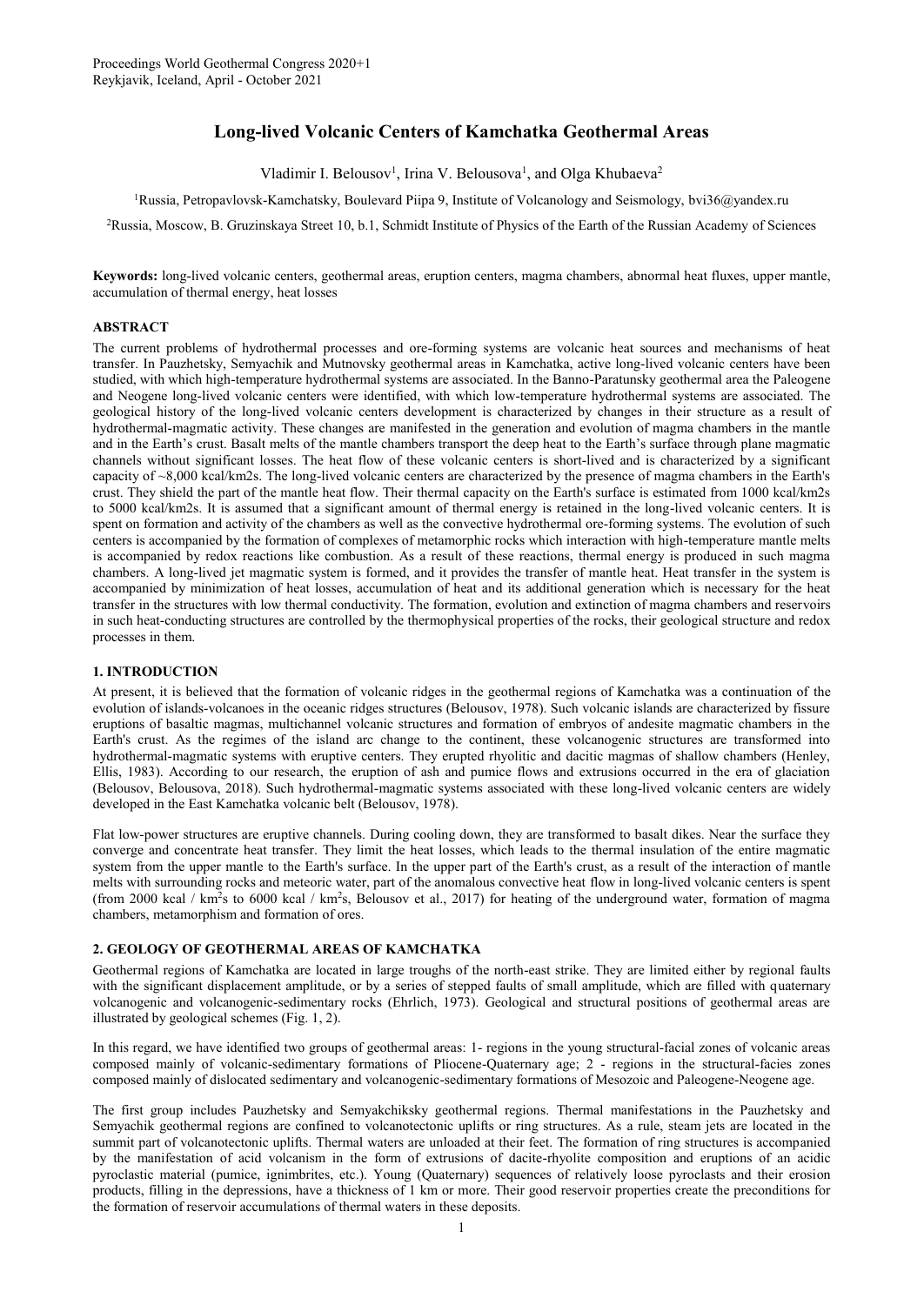

**Fig. 1. Geological sites of Banno-Paratunsky, Mutnovsky and Pauzhetsky geothermal regions.**

**Fig. 2. Geological sites of Semyachik geothermal region. (Belousov, 1978): 1 - rocks of the Cretaceous basement; 2 - rocks of Paleogene-Neogene age; 3-volcanogenic and volcanogenic-sedimentary rocks of the Pleistocene-Holocene; 4 stratovolcanoes; 5 - volcanoes of the Banno-Paratunsky geothermal region; 6 - eruptions and basalt effusions of areal type; 6 - coastal and lake sediments; 7 - faults; 8 - direction of the deep tectono-magmatic fault in the Semyachik geothermal area**

The geothermal regions of the second group include Mutnovsky and Banno-Paratunsky regions. The thickness of the formations composing the geothermal regions of this group is measured in hundreds of meters, reaching tens of kilometers in some places. In most cases volcanogenic-sedimentary formations of Paleogene-Neogene age were previously exposed to high-temperature waters. The processes of modern metamorphism are overhead. Among the hydrothermal changes in the rocks, propilization is most common. These processes significantly influenced the filtration properties of rocks. In the early stages of development of the region, the rocks had porous permeability which subsequently disappeared under the influence of their hydrothermal change. As a result of diagenesis and tectonic movements, the strata were disturbed by a dense network of shrinkage cracks and crushing zones. The tectonics of these regions is characterized by intense dislocations. In the Banno-Paratunsky geothermal area, two lines of thermal springs are outlined: one stretches along the left side of the Paratunka River valley (Nizhneparatunsky, Sredneparatunsky and Karymchinsky sources); another in the west is the line of the Nachikinsky, Bolshe-Banynyh, Malo-Banynyh and Karymshinsky thermal springs.

Volcanogenic-sedimentary rock complexes compose the lower structural layer and play the role of water-bearing strata. The middle structural layer is represented mainly by young or recent volcanogenic formations from basalts to rhyolites. Acid and andesitic volcanism manifests itself in the form of extrusions and extrusive massifs. The latter form watersheds and have the outlines of regular cones, obelisks, ridges, irregularly shaped arrays, domes or rows of domes. Basaltic volcanism manifests itself in the form of isolated monogenic formations with small lava flows. Slag cones are located at their sources. The upper structural layer consists of loose or weakly compacted deposits filling structural depressions. They are represented by marine, glacial, fluvioglacial, and alluvial sediments of various granulometric composition - from sludge to boulders. The capacity of this layer in some places reaches 200 m.

In the geological sections of the Banno-Paratunsky geothermal area, there are also welded tuffs and ignimbrites, known as deposits of the Berezovsky Formation. The formation is located in the depression between the remnants of the edifices of inactive andesitebasalt stratovolcanoes and long-lived volcanic centers. It is composed mainly of ignimbrites and rhyolites breaking them by extrusions. The age of acidic tuffs and ignimbrites is Eopleisocene, and the age of rhyolitic extrusions is 0.5–0.8 million years (Sheymovich and Golovina, 2003). They are not characterized by strong acid changes, as it is observed in extrusions of the longlived volcanic centers of the Semyachik and Pauzhetsky geothermal areas. However, the presence of ore vein deposits is noted (Rogozin, 2009). A large area is occupied by Berezovsky ignimbrites (more than 1000 km<sup>2</sup>). Their significant capacities suggest that in the Banno-Paratunsky geothermal area center-type ignimbritic volcanism is of an areal character.

#### **3. GEOLOGY OF LONG-LIVING VOLCANIC CENTERS**

Earlier in the description of the geological structure of Kamchatka geothermal areas, long-lived volcanic centers were mentionsd: in the Pauzhetsky geothermal area - Kambalny, Koshelevsky; in Semyachik geothermal area - Kikhpinychsky, Zubchatka, Bourdy, Uzon; in Mutnovsky geothermal area – Mutnovsky, and in Banno-Paratunsky geothermal area - Paleogene-Neogene long-lived volcanic centers Karymshinsky and Goryachaya hills (Bolshaya-Bannaya hydrothermal system) (Belousov, 1978).

One of the main structural features of long-lived volcanic centers associated with hydrothermal systems is the absence of a permanent fixed eruption channel. Throughout the history of their development, especially in the latter stages, in subaerial and ground conditions, the long-lived volcanic centers in geothermal areas have been characterized by the migration of eruption centers.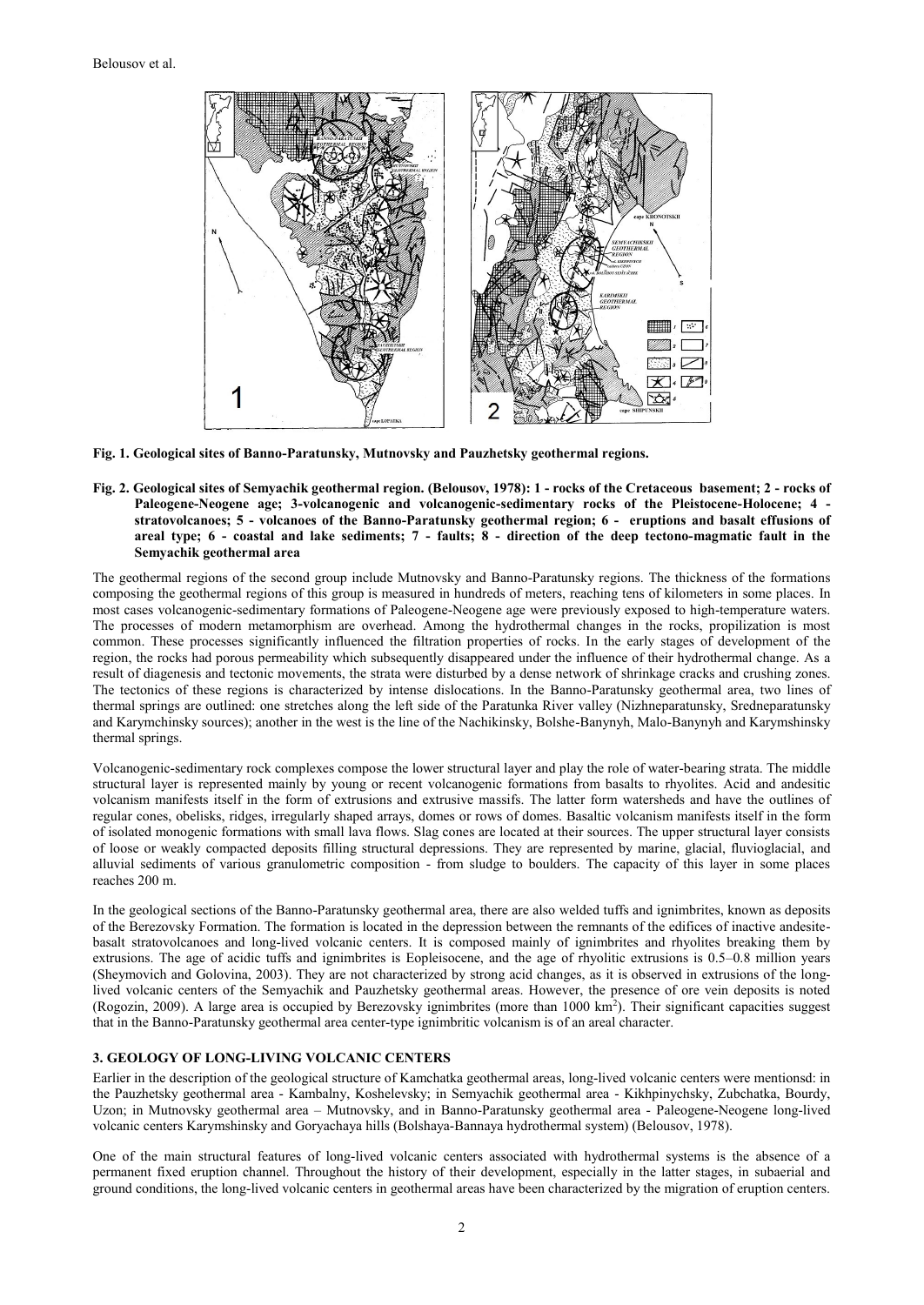At the sites where long-lived volcanic center joined with the structure of the adjacent hydrothermal system, the intrusion of large masses of viscous lava of daciori-rhyolite composition in the form of extrusive domes occurred.

#### **3.1. Kambalny long-lived volcanic center of the Pauzhetsky geothermal area**

The study of the Kambalny long-lived volcanic center (since the 1950s) allowed us to determine the rock complexes that form the Pauzhetsky geothermal area - their age relationships, regional and local structures. The theory of the evolution of Southern Kamchatka was proposed (Belousov, 1978).



## **Fig.3. Geological-hydrological section of the Pauzhetsky deposit of thermal waters. 1 - piezometric level of thermal waters; 2- exploration wells; 3 - geoisoterms; 4 - tectonic faults: discovered and assumed; 5 - alluvium; 6 - lava and lavobrekchii of andesite-dacite; dacite tuffs; 8 – dacites tuffs; 9 - tuffbreccia; 10 - mixed tuffs; 11- tuffbreccia of andesites; 12 - litho-crystalline silicificated tuffs of dacites ("in situ ignimbrite"); 13 - basalt tuffs and tuffbreccias; 14 - sandstone.**

The rocks of the region are of volcanic and volcanogenic-sedimentary origin. The depth of GK-1 is 1150 m. Several wells crossed the horizon of lithocrystalline tuffs (Fig. 3). The first researchers (Pauzhetsky hot waters in Kamchatka, 1965) identified them as analogues of the ignimbrite of the Wairakei hydrothermal system in New Zealand. The petrographic characteristics of these rocks in the Pauzhetskoye field are more complete (Pauzhetsky hot waters in Kamchatka, 1965), since well drilling at Pauzhetka was carried out with full coring.

Quartz is found in the form of debris, often melted, corroded and crushed. Crystals are transparent without wavy extinction. Sometimes they contain bubbles and small inclusions of glass, the content of which reaches 15%. The hornblende pleochroates from greenish yellow to brownish yellow. Its quantity does not exceed 7%. The augite content is also about 7%. Ore minerals are magnetite and ilmenite.

Fragments of rocks have a basalt composition. The pumice, andesite, and dacite debris of the svitrofiroi and microlite structure of the main mass of phenocrysts of plagioclase, hornblende and pyroxene are widespread. The role of cement is played by a colorless glass with small acute-angled fragments of quartz and less often plagioclase. In many areas, the glass is crystalline and has a microspherolite texture. Fragments of lavas and minerals are melted, corroded by glass, and often have fuzzy boundaries.

In these tuffs of dacite composition there are fragments of andesite and andesite-basalt. Their quantity at the base of the stratum increases and the rock goes into the andesite-basalt tuffbreccia composition, which Averyev V.V. and Belousov V.I. unite with litho-vitro-clastic tuffs. The reason for this is the observations in natural outcrops, where the litho-vitro-clastic tuffs are gradually saturated with fragments of andesites and anzhezto-basalt and the stratum turns into tuffbreccia. Cements of tuffbreccia and caked tuffs have a similar composition.

Later Belousov V.I. (1978) showed that lithocrystalloclatic tuffs were cemented by metacolloid silica, zeolites, and hydromica of hydrothermal origin. In this horizon, a stream of high-thermal waters of the underwater hydrothermal-magmatic system was localized. Mixing these waters containing silicagel with seawater (cold, containing Mg) was accompanied by the formation of amorphous silica and other hydrothermal minerals in the pore space (Iler, 1982). The rock became monolithic, impermeable to water, with an increased amount of  $SiO<sub>2</sub>$  (average content - about 60%). This process led to the geochemical isolation of the hydrothermal-magmatic system of the Thermalny Volcano.

## 3.1.1. Extrusions.

Young extrusions of rhyolite and andesite-dacite composition are widely developed on the Thermalny Volcano and on its periphery. They date from the Upper Pleistocene and Holocene and occupy a significant part of the long-lived center. Their sizes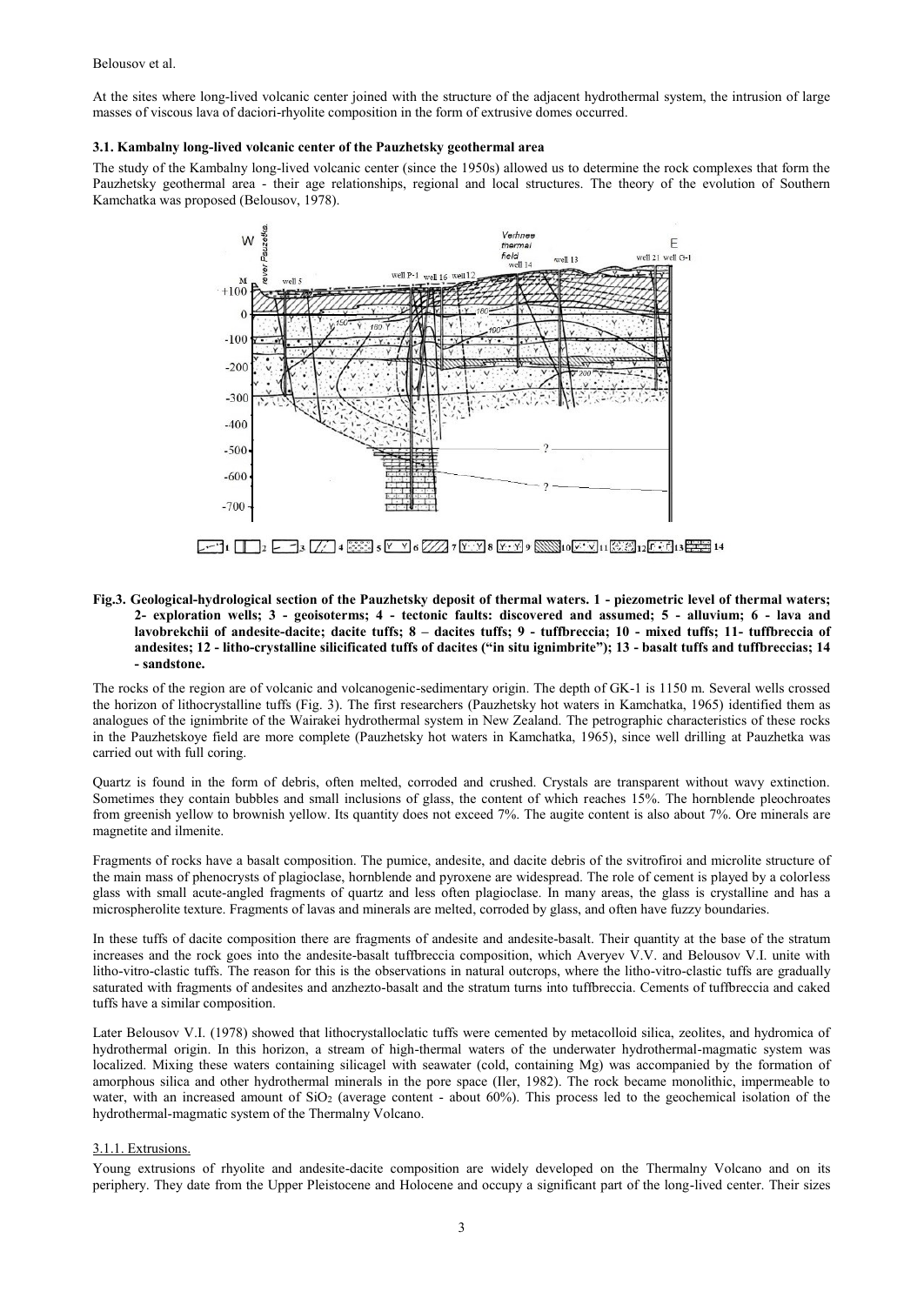range from 0.01 to 8 km<sup>2</sup>. Small extrusions are dome shaped. They are usually surrounded by tuff deposits which dip to the sides of the dome and are disturbed by faults with small displacements.

Larger extrusions produce more significant disturbances in the surrounding tuffs. In terms of extrusion, Sopka Ploskaya volcano has an isometric shape. The area of the dome is 4.7 km<sup>2</sup>, the elevation difference is about 700 m. Two lava flows are connected with the dome. The total length of the streams is 2.5–3.0 km, thickness is from 30 to 150 m. Zonality is observed in the structure of the dome due to the textural characteristics of the underlying rocks. The southwestern part of the dome top consists of pumice-like rhyodacites, which at the upper edge of the obelisks are replaced by glassy species with inclusions of spherulites.

## 3.1.2. Hydrothermal changes.

The axial part of the hydrothermal flow of the Pauzhetskaya system is controlled by the deposition of lomontite, which is a mineral characteristic of low-temperature propylites. A sharp decrease in the rate of thermal filtration of water in impermeable horizons leads to paragenesis of lomonite and calcite + hydromica. Quartz areas consist of crystalline chalcedony and mosaic-quartz aggregates. At the depths of 25–80 m and 125–150 m, complete silicification is observed. Quartz-adular metasomatites are also widely developed at different depths. Thickness of the zones is from tens of meters to centimeters.

The rhyolites of the extrusion apical part in the center of the Thermalny volcano caldera are changed to opals with a small amount of alunite.

# **3.2. Kikhpinychsky long-lived volcanic center of the Semyachik geothermal area**

In the early stages of geological and structural studies, the relationship between the Geysernaya hydrothermal system and the Kikhpinychsky long-lived volcanic center was not considered (Beloussov, 1967). In recent years, detailed studies have been carried out to study the geological structure of the Geysernaya hydrothermal system and the volcanic structures adjacent to it (Belousov, Belousova, 2018).

The Kikhpinychsky long-lived volcanic center is located in the northeast sector of the Semyachik geothermal area in the upper reaches of the Geysernaya River, to which the well-known geysers of Kamchatka are confined (Belousov, Belousova, 2018). The geological structure of the Kikhpinychsky long-lived volcanic center differs from the geological structure of the deep tectonomagmatic fault by a more concentrated location of eruption centers per unit area. The occurrence of basalt dykes, which served as drains for the incoming material and heat in erosion incisions near the supposed top of the ancient apparatus of the stratovolcano Kikhpinich is much more than in the zone of deep fault. The eruption centers of the Holocene age are located along the long axis of the ellipse of the cross-section of the Kikhpinychsky long-lived volcanic center. Basalt dikes near the summit of the ancient Kikhpinich cone are fan-shaped, which confirms the presence of a single eruption center. The volume of erupted material from this center is much higher than the volume of material in eruption centers related structurally to a deep tectonomagmatic fault. In the Pleistocene-Holocene time, the Kikhpinychsky long-lived volcanic center is characterized by eruptions from several eruptive centers and the distribution of thermal unloading over a large area covering the northeastern and southern slopes of an ancient volcano. The evolution of a magma chamber in the upper part of the Kikhpinychsky long-lived volcanic center is described in detail in the work of Belousov and Belousova (2018).

## **3.3. Long-lived volcanic centers of the Banno-Paratunsky geothermal area**

The long-lived volcanic centers of the Banno-Paratunsky geothermal area are represented by the Upper Miocene-Pliocene complex of rocks exposed in the basins of the Paratunka, Karymchina and Olkhovaya rivers. They form the arrays of Tolstii Mis, Shemedogan, Shapochka, Sopka Goryachaya, Vachkazhech and others and are the remnants of ancient stratovolcanoes. In all the more ancient sediments, they are deposited with angular unconformity. Rocks are represented by basalts, andesite-basalts, andesites and their tuffs. Almost in all sections of the series pyroclastic deposits predominate. The accumulation of sediments took place in subaerial conditions. Their maximum thickness, determined by a series of cuts, does not exceed 500-600 m.

Hydrothermal systems are located on the diping slopes of the edifices of these volcanoes, which are broken by faults. There was a lowering of the blocks. At present, these sites are river valleys and are filled with loose continental sediments. The slopes of the buildings are broken by extrusions of rhyodacite composition of the Quaternary age. The sites of discharge of the hydrothermal systems of the Banno-Paratunsky geothermal area are located in the river valleys and are closely associated with the modern river network. Thermal manifestations on or near young extrusions are absent with rare exceptions.

Water-bearing rocks are represented by a complex of highly fractured and waterproof rocks of the Paleogene-Neogene age. The nature of filtration is fracture-vein. As a rule, the formation of low-temperature hydrothermal minerals in the overlying loose sediments occurs at the discharge site. Porous rocks filled with metacolloid quartz become impermeable to water. This process leads to a gradual waterproofing of the place of discharge of thermal water. By drilling a large number of wells in the valleys of the Paratunka and Bannaya rivers, the local distribution of thermal waters and their association with young extrusive formations were established.

Analysis of the development of volcanism in the Banno-Paratunsky geothermal area allows us to conclude the following. During the Paleogene-Neogene period and the entire Quaternary stage this region was characterized by the development of areal effusions. In the adjacent areas, where there are outcrops of the Cretaceous basement (Nizhnekarymchinskaya volcanic zone), areal basaltic volcanism prevails. The manifestations of acidic volcanism can be observed there. Areal acidic volcanism with rare manifestations of basaltic volcanism in the form of monogenic scoria volcanoes prevails in the structures composed mainly of Paleogene-Neogene volcanogenic-sedimentary strata. The thermal manifestations of the Banno-Paratunsky geothermal area are closely related to them. On the remnants of these volcanic structures there are no steam-gas thermal manifestations. We refer them to the long-lived volcanic centers that are at the stage of complete disintegration. However, at present, the nature of volcanism in the Quaternary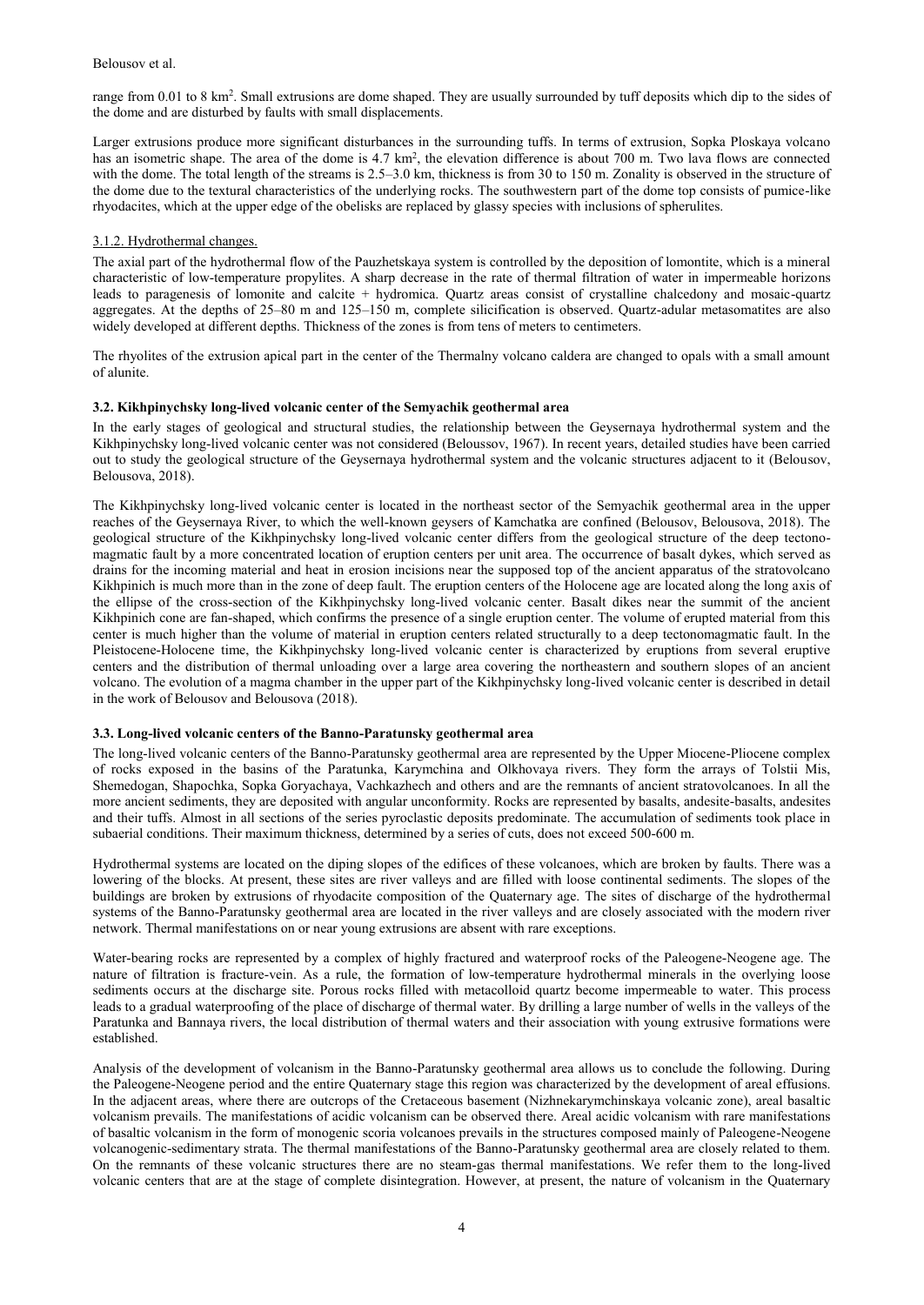time allows us to suggest an existence of the abnormal heat flow during a long period of time. Numerous eruptive centers are located along the lines parallel to the strike of the East Kamchatka volcanic zone.

## **4. DISCUSSION**

The origin of heat energy controlling magmatism and hydrothermal activity remains one of the main problems of geology. Nowadays, the dominant point of view is that the source of heat in the hydrothermal process is magma. In the second half of the twentieth century, when the study of thermal waters in the areas of modern volcanism acquired an industrial scale, quantitative estimates of the thermal capacity of modern hydrothermal systems were needed. It turned out that the energy of the hydrothermal process is comparable to the heat loss of crust magmatism (Averyev, 1966; Belousov, Sugrobov, 1976). In this regard, the model of thermal power supply of modern hydrothermal systems included the influx of heat from the levels of the upper mantle. It was assumed that the heat transfer agents were transmagmatic volatile compounds and, mainly, water.

#### **4.1. General information about the long-lived volcanic centers**

The thermal imbalance of magmatism and hydrothermal activity in some areas of modern volcanism is forcing researchers to look for a new explanation for the occurrence and functioning of heat sources in hydrothermal-magmatic structures. For example, Belousov et al. (1971) presented the estimates of heat removal by thermal waters, acidic and basalt magmas in some hydrothermalmagmatic systems of Southern Kamchatka. During this period, volcanic activity had an areal character, and the island arc which existed in this place for several tens of millions of years became the continental structure of the southern tip of the Kamchatka Peninsula. In recent years, in the study of areas of modern and young volcanism, much attention has been paid to the study of voluminous acid pyroclastic formations associated with calderas of various origins. The "sudden" appearance of large reservoirs of acid magmas is associated with a change in the island volcanic arc regime to a continental regime (Belousov, 1978). The abrupt transition to eruptions of acid melts in the transition zone from the arc to the continent is difficult to explain by the inertial process of crystallization differentiation, which is complicated by forced convection caused by injections of basalt melts. In our opinion, the energetics of mantle melts and water in them cannot ensure the heating and melting of the host rocks and the groundwater filtered in them. Therefore, for the formation and long-term activity of hydrothermal-magmatic systems, a sufficiently powerful source of thermal energy is necessary. It is assumed that such a source is a magma chamber in the upper part of the long-lived volcanic centers. This is a chemical reactor that produces heat. Excessive degassing of stratovolcanoes with magmatic chamber in the Earth's crust confirms our assumption that thermal energy is generated in these chambers due to redox reactions (Shinohara, 2008).

#### **4.2. Magmatic chambers in the Earth's crust: their formation and role in the long-lived volcanic centers**

The study of underwater hydrothermal-magmatic convective systems in the 1970s showed that they form massive sulphide deposits. They reach volumes of tens of millions of tons of sulphide mass which is closely associated with the deposition of various forms of quartz (Bogdanov, 1997). This process in space and time is associated with frequent injections of high-temperature mantle melts. Siliceous rocks with deposits of massive sulphides or thick patches of iron sulphides may fall into the zone of influence of high-temperature magmas. The composition of amorphous silica contains ion-hydroxyl and bound water. When exposed to the thermal field of magmatic melts, they should be separated from the molecules of silicic acid and at high temperatures will undergo a process of dissociation. As a result, atomic oxygen and hydrogen are formed. They react with sulfides (Nekrasov, 1973, p.399).

 $3FeS + 10H<sub>2</sub>O = Fe<sub>3</sub>O<sub>4</sub> + 3SO<sub>2</sub> + 10H<sub>2</sub>$ 

 $4FeS<sub>2</sub> + 11O<sub>2</sub> = 2Fe<sub>2</sub>O<sub>3</sub> + 8SO<sub>2</sub> + 790$  kkcal

The temperature at which these reactions occur is approximately 800°C. It is possible at the contact of sulphides and basalt magma. This reaction produces 800 kcal and occurs in the burning mode. Thus, the calorific value of pyrite is about 2000 kcal/kg. During the combustion of 1 kg of pyrite, sufficient heat is released to melt 8-9 kg of rock from 0°C to 800-900°C with a heat capacity of about 300 kcal/kg.

During the evolution of long-lived volcanic centers, the sulphide-siliceous complex is constantly generated and is a convenient medium for andesitic, dacitic and rhyolitic melts. The likelihood of such a process was indicated by Gudmundsson (1995). The significant factor contributing to the development of the melting process can be high silica contents in the original rock and other additives, including highly volatile chemical elements. They play the role of fluxes that lower the melting point of the original rocks. Their action is well studied in metallurgy.

The second important position in the proposed hypothesis is the established fact of the generation in large volumes of organic matter and prebiological compounds near the sources of discharge of underwater hydrotherms, the reproduction of which is estimated at millions of tons per year. A zone of chemical and microbiological oxidation of reduced gases is functioning near the underwater hydrothermal-magmatic systems. The processes occurring in this zone change the oceanic crust and lead to the formation of argillites. They act as screens that promote the accumulation of both heat and natural gas (Thorseth et, al., 1995; Behar et, al., 1995). These structures can also be exposed to magmatic melts, ignite and complement the heat balance of the long-lived volcanic centers.

#### **4.3. The role of basalt dikes in the long-lived volcanic centers**

As a result of studies of long-lived volcanic centers associated with modern hydrothermal systems, there is an indication to a wide development of basalt dykes. In connection with these data, it seems to us that in the long-lived volcanic centers participating in the formation of modern hydrothermal systems, a dyke is the main structure through which melt and heat transfer occurs. A small amount of magma and a large heat loss surface of a flat magmatic channel cause high values of the temperature head controlling the transfer of heat throughout the entire magmatic system, including magmatic reservoirs. Magmatic melt is a multicomponent system, the elements of which differ in thermo-physical parameters. In this regard, a significant proportion of thermal energy is transferred by mobile elements (trans-magmatic fluids). Trans-magmatic fluids (gases and alkali metals) under the action of a large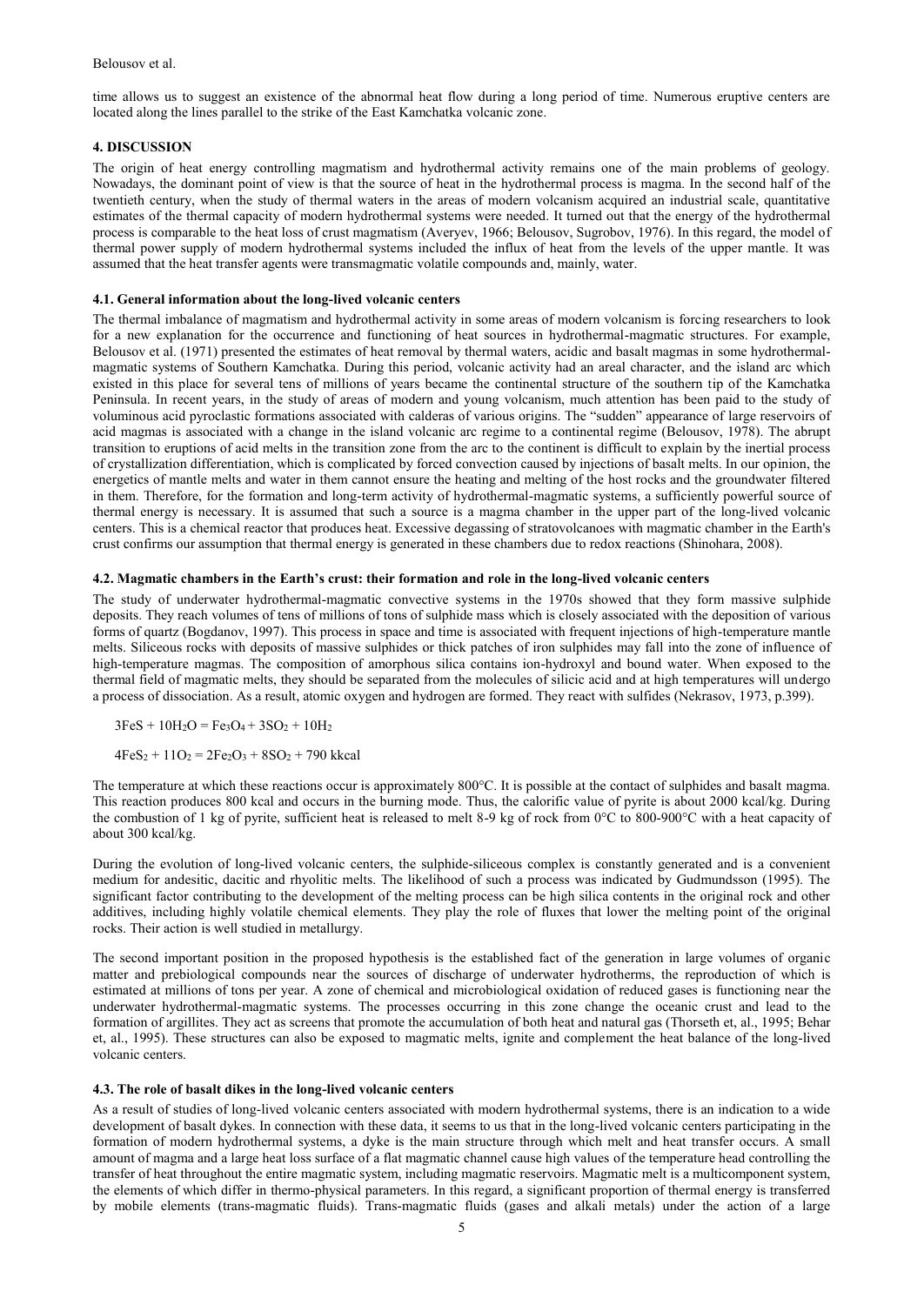temperature head as a result of thermal diffusion should be concentrated in the head part of the eruptive melt (Belousov, Belousova, 2016). This process leads to the melting of even refractory host rocks, such as basalt lava. Thus, it is assumed that small igneous bodies such as dykes are elementary structures that play the role of magmatic melt drains and transport large amounts of thermal energy in the crustal environment.

## **4.4. Hydrothermal Metamorphism and Large-Volume Acid Magma Generation**

At present, the hypothesis of a catastrophic eruption of a "supervolcano" in the Banno-Paratunsky geothermal area has been widely adopted in publications (Leonov, Ragozin, 2007). The basis for this concept is some data on the formation of a powerful stratum of acidic and ultra-acidic rocks, which is known as the Karymshinsky volcanic complex. It is represented by acidic tuffs and ignimbrites and numerous subvolcanic bodies, which are located in a volcanotectonic depression. Sheimovich and Khatskina (1996) did not regard it as a caldera, but assumed that the rocks of the Karymshinsky complex were formed as a result of the manifestation of areal extrusive volcanism.

The nature of eruptions of rhyolite extrusion Sunduk (Yaschik, Belousov, 1978) in the Middle Pleistocene indicates that the formation of ignimbrites that anticipated the emergence of an obelisk of the mesa type (similar to Tuay in Iceland) occurred in the form of a relatively quiet "effusion" of pyroclastic flow. It is assumed that this type of eruption of ignimbrites and acid melts, which dominated the geothermal region described, is due to the presence of glaciers. They put pressure on the horizons of partial melting. Therefore, the concept of "supervolcano" which formed a thick mass of acidic rocks (more than 800 km<sup>3</sup>) is probably unrealistic.

We offer a different view on the origin of such acid rocks. It is based on the concept of the role of hydrothermal metamorphism in the depths of long-lived volcanic centers (Belousov, Belousova, 2018, 2019).

The thermal waters of the Bolshe-Bannaya hydrothermal system are characterized by a high content of carbon dioxide. It influences their dynamics and chemo-metamorphic processes. Rocks that were drilled on the thermal field of the Bolshe-Bannaya hydrothermal system contained a significant amount of amorphous silica and quartz to a depth of several hundred meters. It is assumed that the silicification of the rocks of the upper part of the stratum near the volcanic andesite-basaltic construction of Gora Goryachaya is due to the boiling of the medium- and low-temperature thermal waters of the Bolshe-Bannaya hydrothermal system. The depth of boiling (2.2 km) of such relatively low-temperature hydrothermal solutions is determined by the high concentration of CO<sup>2</sup> in their composition. This process is accompanied by the formation of water vapor. As a result, there is a large loss of heat and sedimentation of dissolved silica. Its content in the water of the Bolshe-Bannaya sources is 300 mg/kg at a temperature of about 100°C. In accordance with the graph of the solubility of amorphous silica, the concentration of silicic acid in thermal water at a temperature of 168°C reaches 800 mg/kg. Thus, 500 mg of SiO<sup>2</sup> can be precipitated from 1 kg of thermal water in water-bearing rocks. At higher temperatures at great depths, the silicification process is more intense.



## **Fig. 4. Table Mountain - Extrusion Sunduk and its flow of ignimbrites. Banno-Paratunsky geothermal area. Kamchatka 1. General view of the mesa (extrusion of the Sunduk); 2. In the foreground, an obelisk of extrusion Sunduk, in the center - a pyroclastic flow (welded rhyodacite tuff).**

The carbonated thermal waters of the Banno-Paratunsky geothermal area are widespread at a considerable distance (Malkinsky and Nachikinsky thermal fields). It is assumed that the source of carbon dioxide are magmatic chambers in the Earth's crust of these volcanoes and basalt magmas of areal volcanism, which roots reach mantle magmatic reservoirs. During maximum activity of the Banno-Paratunsky area, several stratovolcanoes and long-lived volcanic centers were located within its boundaries. The hydrothermal systems similar to the Geysernaya hydrothermal system in the Kikhpinychsky long-lived volcanic center were associated with them. The evolution of these volcanogenic structures was accompanied by differentiated tectonic movements. As a result, a closed depression arose and an artesian hydrothermal basin was formed, from which the flow of thermal water was severely restricted. It was filled with high-temperature waters saturated with silica gel. Heat release by this hydrothermal system occurred in the form of gases (mainly  $CO<sub>2</sub>$ ) with water vapor. As a result of underground boiling, the deposition of minerals and the formation of horizons of silicified rocks with the properties of heat insulators (cap-rock) occurred. During the Middle Pleistocene glaciation, a similar role was played by thickness glaciers (Belousov, Belousova, 2018). The formation of cap-rock horizons was accompanied by both an increase in temperature and an increase in gas concentrations. High concentrations of CO<sup>2</sup> formed carbonic hydrothermal solutions with high contents of Ca-silica gel. It adsorbed metals and was transformed into ore-bearing fluid (Belousov, Belousova, 2019). Accumulation of heat led to a significant increase in temperature under the glaciers and cap-rock horizons. As a result, both sintering and melting occurred. Ignimbrites and lenses of acid melts were formed. Plastic acid melts influenced by the pressure of glaciers and enclosing rocks were squeezed up and deformed the horizons of ignimbrites and host rocks. The rifts and cracks around such uplifts served as channels through which boiling and degassing underlying ore-bearing carbonic fluids rose. As a result of this process, quartz-carbonate ore veins were formed (Rogozin, 2009). Catastrophic eruptions did not occur. No significant migration occurred. Therefore, we proposed to call such ignimbrites *in situ*.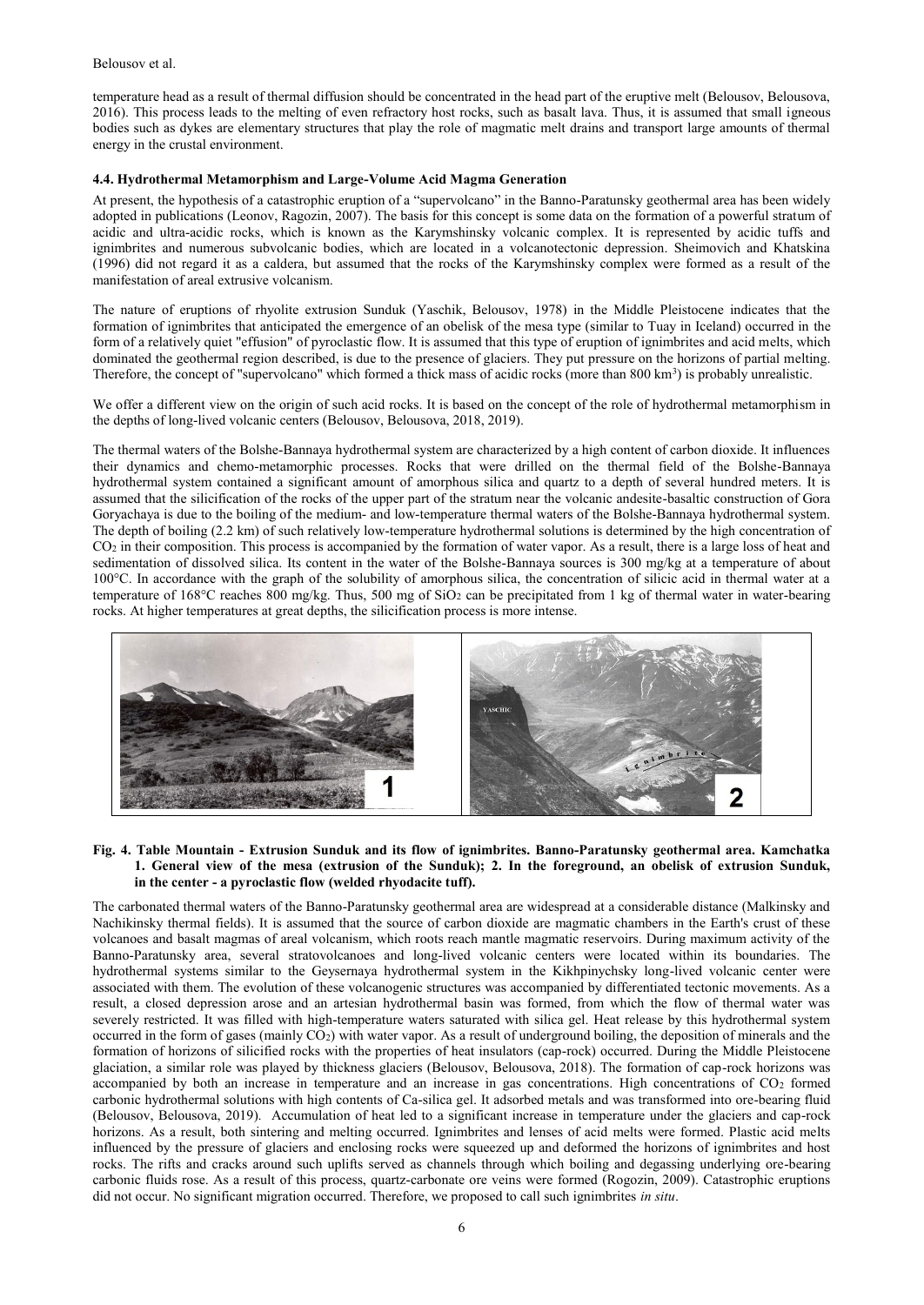#### **5. THE MODEL OF EVOLUTION OF THE LONG-LIVING VOLCANIC CENTERS**

The generalization of the geological history of the development of the long-lived volcanic centers in the Kamchatka geothermal regions makes it possible to consider a scheme of the interrelationships of the processes occurring over the long history of the formation, activity and extinction of such a structure.

The initial stage of the evolution of the long-lived volcanic centers in the geothermal regions of Kamchatka is associated with the development of the island volcanic arc. The eruption of mantle melts of basalt composition occurred in the subaerial conditions of the islands archipelago.

The destroyed material coming from the levels of the upper mantle was subjected to mechanical and chemical differentiation and was distributed near the long-lived volcanic centers. In the structure of the long-lived volcanic centers the conditions arose for the formation of rocks that could isolate heat. Thermal energy accumulation and partial melting of host rocks occur in these places. If such host rocks contain sulphides or carbon compounds, then an additional amount of heat is produced as a result of redox reactions. This process causes long-term activity of the long-lived volcanic centers. A schematic geological section of a hightemperature hydrothermal system and a long-lived volcanic center is given in the article by Belousov and Belousova (2018).

A special stage in the development of the long-lived volcanic centers of the geothermal regions of Kamchatka begins in the Pleistocene. Lava material significantly predominates over the volcanogenic-sedimentary, both in sections and in area. Lava flows spread far from the centers of eruptions. During this period of the development of the long-lived volcanic center, there is no direct contact with the sea. As a result, the nature of the eruption is changing. Explosions give way to effusive and extrusive activity. Erosion processes in continental conditions occur at a slower rate than in marine conditions. With the material feed rate remaining unchanged, the structure of the surface part of the long-lived volcanic center changes. There is a sharp increase in the size of volcanic islands. This facilitates the penetration of magmatic melts to the surface of the Earth. The conditions of heat transfer are sharply replaced by a decrease in heat losses both in near-surface conditions and in the depths of a long-lived volcanic center. During the Pleistocene glaciation in the long-lived volcanic centers of Kamchatka, magma chambers expanded into the Earth's crust due to limited groundwater runoff, an increase in temperature of water-bearing rocks in the upper part of hydrothermal systems, partial melting of silicified rocks and formation of ignimbrites (Belousov, Belousova, 2018). It is assumed that thick glaciers and surrounding host rocks exert pressure on the warmer parts of the partial melting zones. As a result, the melt is squeezed up to the surface of the Earth and the formation of domes, which are preceded by emissions of the sintered material, occured. The general heating of the subsoil facilitates the emergence of multiple eruption centers within the long-lived volcanic center. A large number of monogenic and polygenic apparatuses are formed. Feed channels break through tuff-sedimentary strata of the basement of volcanic structures. Dykes, which during their formation often played the role of the feeding channels of volcanoes, have the properties of thermal drains, transporting significant amounts of magmatic melt and heat to the surface of the Earth. To create a thermal field in tuff-sedimentary strata with a particularly high temperature, there must be certain conditions that contribute to the accumulation of heat. This is a stagnant regime of water in tuff-sedimentary strata and limited supply of groundwater by infiltration of meteoric waters, as well as the presence of a heat-insulating upper horizon. The introduction of a magmatic melt into the longlived volcanic center occurs periodically. However, the impulsive nature of the transfer of material and heat in the volcanic process, when melt is introduced into the strata of tuff-sedimentary rocks, is replaced by intrusive and hydrothermal processes, in which thermal energy is dissipated evenly. Therefore, the pulsating nature of the supply of material and heat in the deep horizons of modern hydrothermal systems is weakly manifested near surface conditions.

The probable time of the laying of the long-lived volcanic centers is determined by the general development of a specific area of the Earth's crust on which the underwater volcanic ridge is formed. It is assumed that this is due to the interaction of complex rocks formed in underwater-marine hydrothermal systems (sulphide-silica composition) and basalt melts. As a result of this process, an excessive amount of heat is generated, which supports the combustion reaction. An embryo of a magma chamber is formed in the Earth's crust. It maintains the magmatic system of the long-lived volcanic center.

The last stages of the development of these centers are characterized by their complete decentralization. Thus, the long-lived volcanic centers die off at some stage of their activity.

#### **6. CONCLUSION**

The formation and life expectancy of long-lived volcanic centers are due to the origin and functioning of magma chambers in the Earth's crust. These centers are located in volcanic zones.

Long-lived volcanic centers are active geological structures in modern volcanic areas. They are formed by abnormal heat fluxes that originate in the upper mantle of the Earth. They are transported through the earth's crust by hydrothermal-magmatic systems to the surface of the Earth and further down to Cosmos. They are controlled by the processes of heat balance according to the laws of heat transfer and temperature pressure. These processes determine the mode of heat exchange with the environment, protecting the hydrothermal-magmatic system from excessive heat loss. In this regard, the geological and structural evolution of long-lived volcanic centers does not imply the accumulation of thermal energy in the earth's crust (heat losses) in the amount necessary for the formation of huge magmatic magma and supervolcano reservoirs.

## **ACKNOWLEDGEMENTS**

The research was supported by the grant from the Ministry of Education and Science of the Russian Federation No.14.W03.31.0033.

#### **REFERENCE**

Averev, V.V. Hydrothermal process in volcanic areas and its relationship with mag ¬ mathematical activity, - Proceedings of the Second All-Union. volcanol meeting, *Modern volcanism*, September 3-17, 1964. Moscow, (1966), 118-128.